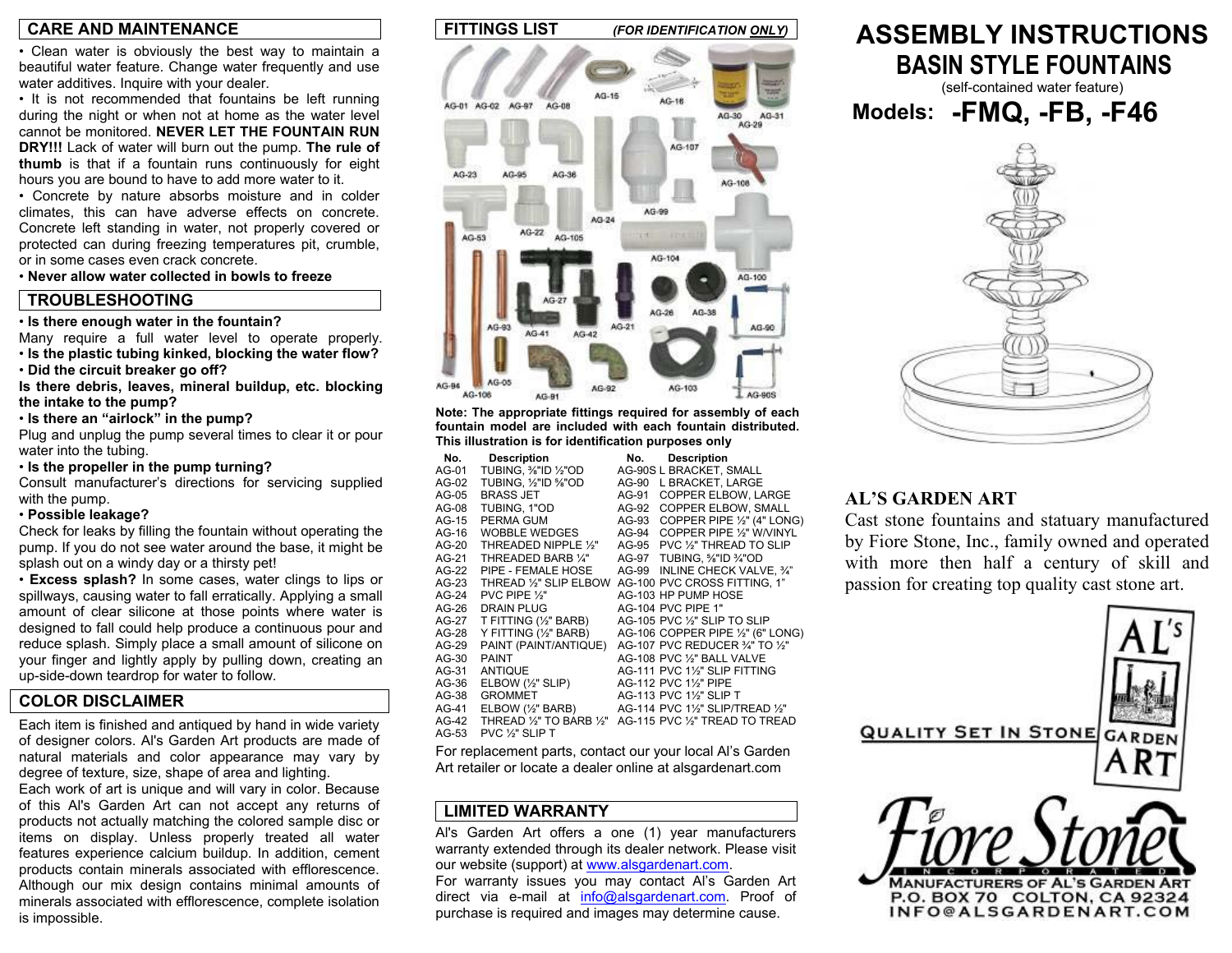# **ALL WARNINGS AND CAUTIONS**

#### **WARNING**

• Concrete by nature absorbs moisture and in cold climates, this can have adverse effects on concrete. Concrete left standing in water, not properly covered or protected can during freezing temperatures pit, crumble, or in some cases even crack concrete.

• **Never allow water collected in any fountain to freeze**  • Risk of electrical shock. Pumps are supplied with a grounding conductor and grounding-type attachment plug. To reduce the risk of electric shock, be certain that it is connected only to a properly grounded, grounding-type receptacle GFI).

Note: Pumps are sold separately as some dealers' source their own line of pumps. Inquire with your dealer if Al's Garden Art supplied the pump included.

#### **CAUTION**

• **EXCESSIVE WEIGHT OR PRESSURE ON THE FOUNTAIN MAY CAUSE IT TO FALL. KEEP CHILDREN AND OTHERS FROM CLIMBING, SITTING, OR LEANING ON THE FOUNTAIN AND ITS COMPONENTS.** Most fountains have no interlocking component parts. The fountain components are held together by gravity only.

## **PREPARATION**

Before beginning assembly, please consider the location and the landscaping around it. Debris such as leaves from nearby trees could clog the pump and dirty the water. In addition, plants should be tolerant to excess water. Placement of the fountain is the sole responsibility of the purchaser.

• All basins must be placed on a soft surface like sand or gravel. If a basin is placed on a hard surface like concrete or tile, a 1" to 1½" layer of sand must be applied over the surface. This will help with leveling by allowing the basin to settle and be completely supported, reducing the risk of possible stress fractures caused by the added weight of water and fountain components inside the basin. This sand should be grouted after the installation.



• It is recommended to place a sweep of 2" conduit or PVC underneath the basin from the center out to the edge or to the power source prior to installing the fountain. This will prevent major dismantling should the pump need to be replaced by stringing the pumps power cord through the conduit. Please consult an electrician regarding local code requirements. Most pumps supplied by Al's Garden Art come with a minimum 15-foot power cord and requires

only a 110-volt GFI receptacle for power. Inquire with your dealer regarding the pump supplied as some dealer's source pumps from other suppliers.

• Apply "Dry-pack" grout around the perimeter of the basin to prevent migration of sand outward from beneath the edge of the basin. The sand base should be  $\frac{1}{2}$ " to  $\frac{3}{4}$ " recessed (inward) beneath the outside edge of the basin upon completion.

## **ASSEMBLY INSTRUCTIONS**

1. Tilt the basin on its side, on a soft padded surface. Do not tilt basins or components during assembly directly on concrete or any hard surface that may cause damage to the product.

2. Slip pump cord (from-the-inside-out) through the 1" PVC coupling cast in the center of the basin and leave approximately 6" of cord inside. From inside the basin wrap the Grommet (AG-38) around the pump cord and press it firmly in the 1" coupling creating a watertight seal. 3. Press ½" Drain Plug (AG-26) into the ½" PVC coupling cast as a drain on the inside of the basin.

4. Should the fountain be installed without the suggested sweep (refer to "Preparation") a groove must be created in the 1½" sand/gravel layer for the pumps power cord, as it will rest beneath the basin. While still on its side, "walk" the basin in position next to the prepared area. Take note that the drain hole (3) is located to the least visible side. Gently lower and lay the basin down and level.

5. Position the pump in the center of the basin with the pumps output pointing upwards as illustrated.

6. Place pump housing over the pump and use a tape measure or guides cast in some basins to center.

7. Continue by placing the first bowl on top of the pump house/pedestal. Use shims or Wobble Wedges (AG-16) not included) to level bowls and prevent rocking.

8. Slip ⅝" Vinyl Tubing (AG-02) through the hole cast in the bowl, down through the pump house and create a hand tight connection by sliding the tubing over the 1/2" nipple / output of the pump.

9. Cut the remaining tubing at about 3 to 4 inches above the inside surface of the bowl and connect the  $\frac{1}{2}$ " T Fitting (AG-27) sideways  $\parallel$  to the tubing connected with the pump. Connect the remaining tubing with the horizontal outlet of the ½" T Fitting (AG-27).

10. Seal the hole cast in bowls or tiers, using plumbers putty (AG-15) along side the plumbing, on the inside of the bowl to prevent water from draining along side the plumbing through the center of the fountain.

11. Once sealed, place the next spacer/pump house over the T (AG-27) assembly and pull the tubing through the spacer.

12. Place the second bowl on top of the spacer/pump house and feed tubing upwards through the center.

 $\bullet$  Repeat step 10

13. Estimate and cut the desired length of remaining ⅝" vinyl tubing (AG-02) and make a connection with the finial

(top component). Some finials are cast with PVC or Copper Pipe which allows vinyl to be squeezed in or over, where others allow vinyl to be feed all the way up. In this case, AG-15 may be needed to seal the finial and flow can be reduced by cutting the tubing shorter inside the finial (15a)

14. Fill fountain with water and plug pump into a properly grounded GFI 110V receptacle. Do not attempt to operate without a proper ground. Many pump manufacturers void their warranty if the plug (or ground) is removed from the pump.

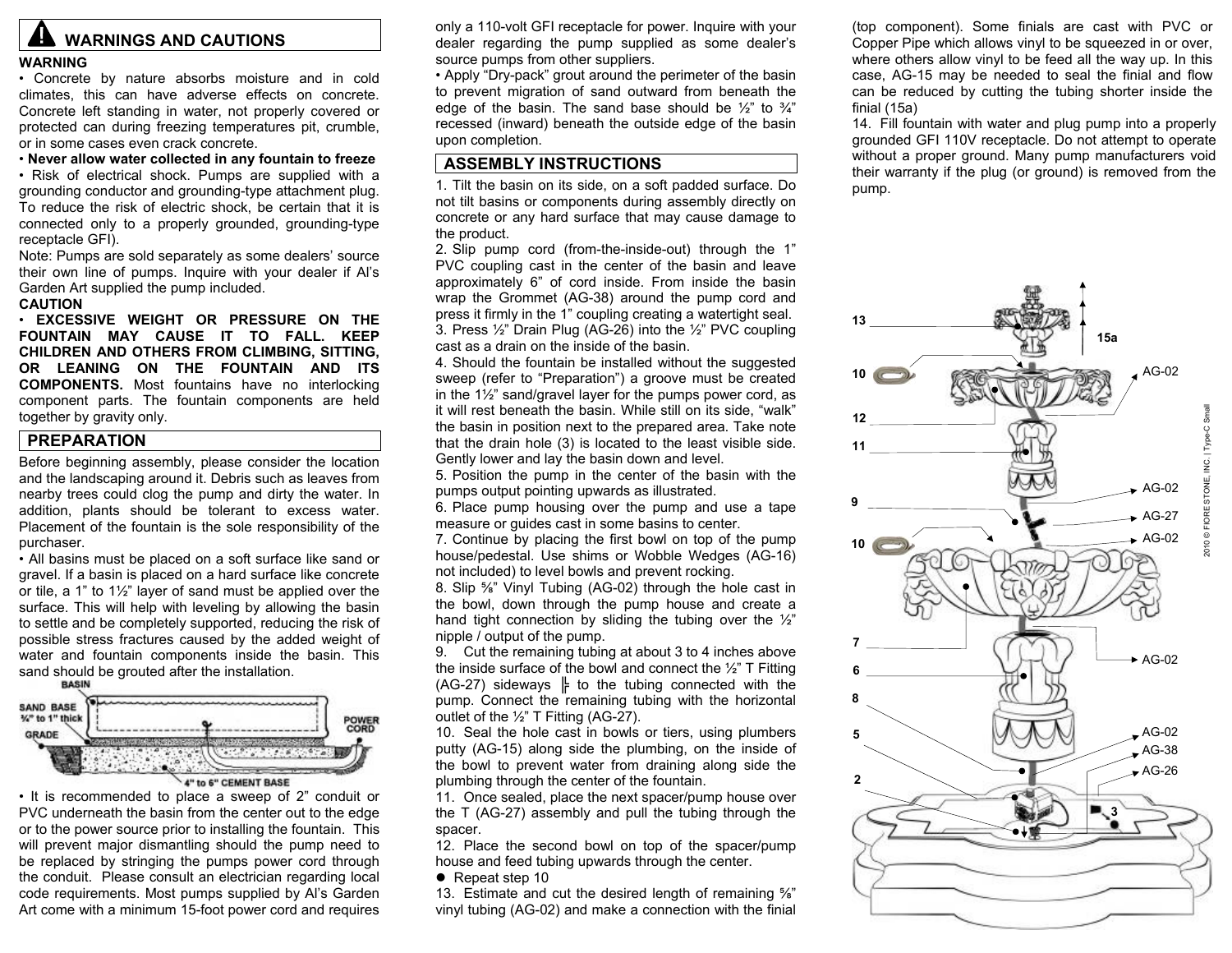#### **CARE AND MAINTENANCE**

• Clean water is obviously the best way to maintain a beautiful water feature. Change water frequently and use water additives. Inquire with your dealer.

• It is not recommended that fountains be left running during the night or when not at home as the water level cannot be monitored. **NEVER LET THE FOUNTAIN RUN DRY!!!** Lack of water will burn out the pump. **The rule of thumb** is that if a fountain runs continuously for eight hours you are bound to have to add more water to it.

• Concrete by nature absorbs moisture and in colder climates, this can have adverse effects on concrete. Concrete left standing in water, not properly covered or protected can during freezing temperatures pit, crumble, or in some cases even crack concrete.

• **Never allow water collected in bowls to freeze**

### **TROUBLESHOOTING**

#### • **Is there enough water in the fountain?**

Many require a full water level to operate properly. • **Is the plastic tubing kinked, blocking the water flow?** 

• **Did the circuit breaker go off?** 

**Is there debris, leaves, mineral buildup, etc. blocking the intake to the pump?** 

• **Is there an "airlock" in the pump?** 

Plug and unplug the pump several times to clear it or pour water into the tubing.

• **Is the propeller in the pump turning?** 

Consult manufacturer's directions for servicing supplied with the pump.

#### • **Possible leakage?**

Check for leaks by filling the fountain without operating the pump. If you do not see water around the base, it might be splash out on a windy day or a thirsty pet!

• **Excess splash?** In some cases, water clings to lips or spillways, causing water to fall erratically. Applying a small amount of clear silicone at those points where water is designed to fall could help produce a continuous pour and reduce splash. Simply place a small amount of silicone on your finger and lightly apply by pulling down, creating an up-side-down teardrop for water to follow.

### **COLOR DISCLAIMER**

Each item is finished and antiqued by hand in wide variety of designer colors. Al's Garden Art products are made of natural materials and color appearance may vary by degree of texture, size, shape of area and lighting.

Each work of art is unique and will vary in color. Because of this Al's Garden Art can not accept any returns of products not actually matching the colored sample disc or items on display. Unless properly treated all water features experience calcium buildup. In addition, cement products contain minerals associated with efflorescence. Although our mix design contains minimal amounts of minerals associated with efflorescence, complete isolation is impossible.



**Note: The appropriate fittings required for assembly of each fountain model are included with each fountain distributed. This illustration is for identification purposes only** 

| No.     | <b>Description</b>              | No.   | <b>Description</b>                |
|---------|---------------------------------|-------|-----------------------------------|
| AG-01   | TUBING, %"ID ½"OD               |       | AG-90S L BRACKET, SMALL           |
| AG-02   | TUBING, 1/2"ID %"OD             | AG-90 | L BRACKET. LARGE                  |
| $AG-05$ | <b>BRASS JET</b>                | AG-91 | <b>COPPER ELBOW. LARGE</b>        |
| AG-08   | TUBING, 1"OD                    | AG-92 | COPPER ELBOW, SMALL               |
| $AG-15$ | PERMA GUM                       | AG-93 | COPPER PIPE 1/2" (4" LONG)        |
| AG-16   | <b>WOBBLE WEDGES</b>            | AG-94 | COPPER PIPE 1/2" W/VINYL          |
| $AG-20$ | THREADED NIPPLE 1/3"            | AG-95 | PVC 1/2" THREAD TO SLIP           |
| AG-21   | THREADED BARB 1/4"              | AG-97 | TUBING, %"ID %"OD                 |
| $AG-22$ | PIPE - FEMALE HOSE              | AG-99 | INLINE CHECK VALVE. 3/4"          |
| $AG-23$ | THREAD 1/2" SLIP ELBOW          |       | AG-100 PVC CROSS FITTING, 1"      |
| $AG-24$ | PVC PIPE 1/2"                   |       | AG-103 HP PUMP HOSE               |
| $AG-26$ | DRAIN PLUG                      |       | AG-104 PVC PIPE 1"                |
| AG-27   | T FITTING (1/2" BARB)           |       | AG-105 PVC 1/2" SLIP TO SLIP      |
| AG-28   | Y FITTING (1/2" BARB)           |       | AG-106 COPPER PIPE 1/2" (6" LONG) |
| $AG-29$ | PAINT (PAINT/ANTIQUE)           |       | AG-107 PVC REDUCER 3/4" TO 1/2"   |
| AG-30   | <b>PAINT</b>                    |       | AG-108 PVC 1/2" BALL VALVE        |
| AG-31   | <b>ANTIQUE</b>                  |       | AG-111 PVC 1½" SLIP FITTING       |
| AG-36   | $E$ LBOW $(\frac{1}{2}$ " SLIP) |       | AG-112 PVC 1½" PIPE               |
| AG-38   | <b>GROMMET</b>                  |       | AG-113 PVC 11/2" SLIP T           |
| $AG-41$ | $E$ LBOW $(\frac{1}{2}$ " BARB) |       | AG-114 PVC 1½" SLIP/TREAD 1⁄2"    |
| $AG-42$ | THREAD 1/2" TO BARB 1/3"        |       | AG-115 PVC 1/3" TREAD TO TREAD    |
| AG-53   | PVC 1/2" SLIP T                 |       |                                   |

For replacement parts, contact our your local Al's Garden Art retailer or locate a dealer online at alsgardenart.com

## **LIMITED WARRANTY**

Al's Garden Art offers a one (1) year manufacturers warranty extended through its dealer network. Please visit our website (support) at www.alsgardenart.com. For warranty issues you may contact Al's Garden Art direct via e-mail at info@alsgardenart.com. Proof of purchase is required and images may determine cause.

# **ASSEMBLY INSTRUCTIONS BASIN STYLE FOUNTAINS**

(self-contained water feature) **Models: -F7, -FAWC, -FAW9** 



## **AL'S GARDEN ART**

Cast stone fountains and statuary manufacture d by Fiore Stone, Inc., family owned and operate d with more then half a century of skill an dpassion for creating top quality cast stone art.